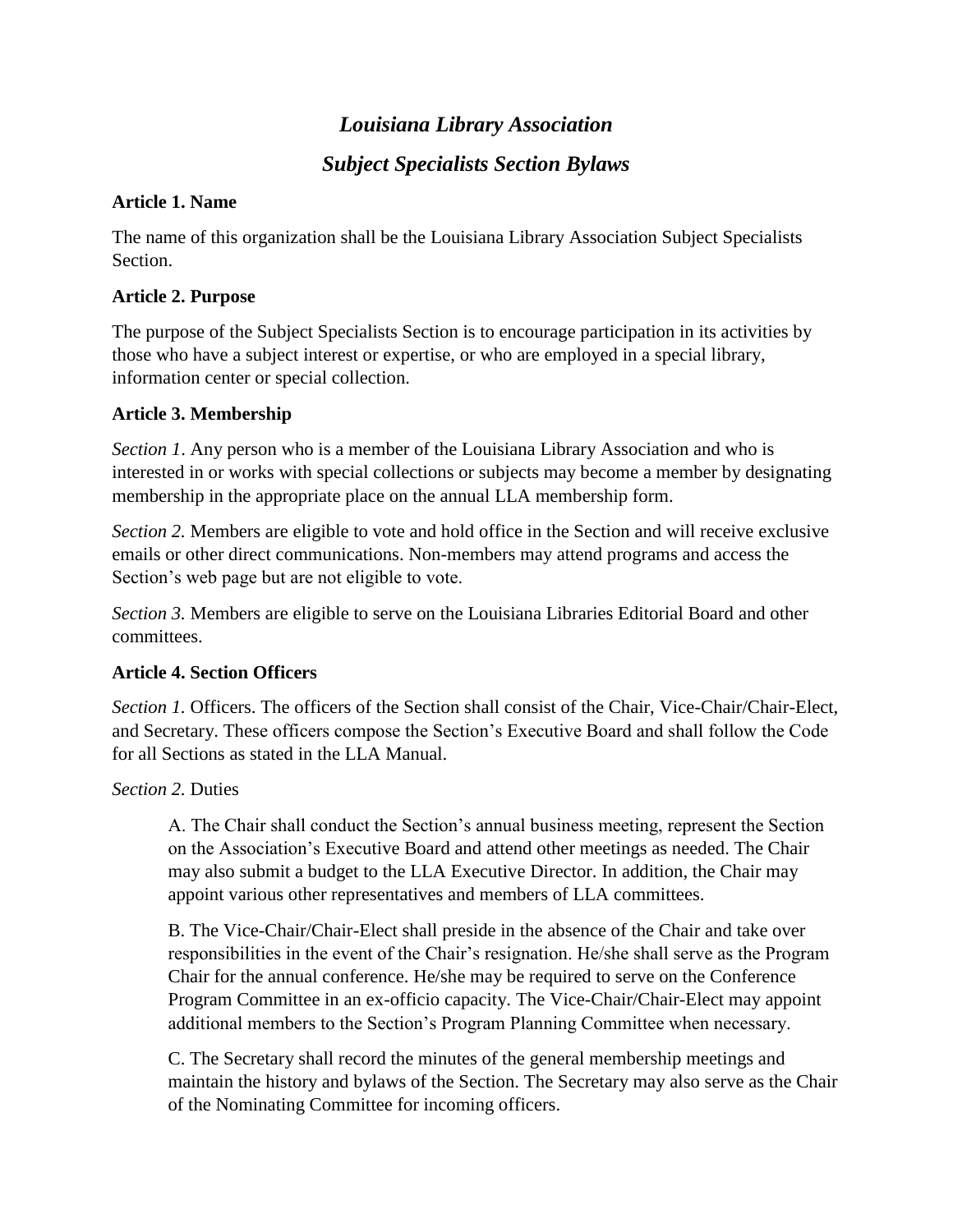*Section 3.* Terms of Office Terms of office are one year with the Vice-Chair/Chair-Elect serving one year as Vice-Chair and the following year as Chair. Terms are from July 1 – June 30 in accordance with the LLA Manual and follow the election in the spring. All officers must be members of the Section in good standing. No officer may hold more than one elected office in the Section at a time, and no officer may serve consecutive terms in the same office except in the case of an emergency. When a vacancy occurs in the Section Chair office, the Vice-Chair/Chair Elect shall take the Chair's office to complete the expired term. He/she may also choose to complete his/her own term as well. However, if a vacancy occurs in one of the other offices, the Chair, in conference with the Executive Board, shall appoint a successor to serve until the next election.

#### **Article 5. Nominations and Elections**

*Section 1.* A nominating committee of no fewer than two members, including the Chair, shall be appointed by the Section Chair to seek qualified members to run for office.

*Section 2.* A slate of at least one candidate for each office, with biographical material, shall be submitted to the LLA Office by December 1 of that year.

*Section 3.* Elections shall be held via online ballot in conjunction with the election of other Association officers. The results shall be announced at the Annual Conference of the Louisiana Library Association.

## **Article 6. Representatives and Liaisons**

The Chair shall appoint a representative to the Louisiana Libraries Editorial Board from the Section's membership for a two year term.

## **Article 7. Committees and Awards**

*Section 1.* A nominating committee of no fewer than two members, including the Chair, shall be appointed by the Section Chair to seek qualified members to run for office.

*Section 2.* The Lucy B. Foote Award is presented annually, if merited, to a subject specialist who has made an outstanding contribution to the library profession.

A. The Lucy B. Foote Award Committee chairperson is appointed by the Section Chair and should have at least one year's experience on this committee. Members of the committee shall be appointed by the chairperson and serve 3 year overlapping terms. These members must be current members of the Subject Specialists Section.

B. Solicitation of nominees and other committee procedures shall be carried out according to the Sections' guidelines in the LLA Manual. A call for nominations may be made using email and any other official communication.

C. Letters of nomination shall be forwarded to the Award winner.

## **Article 8. Meetings**